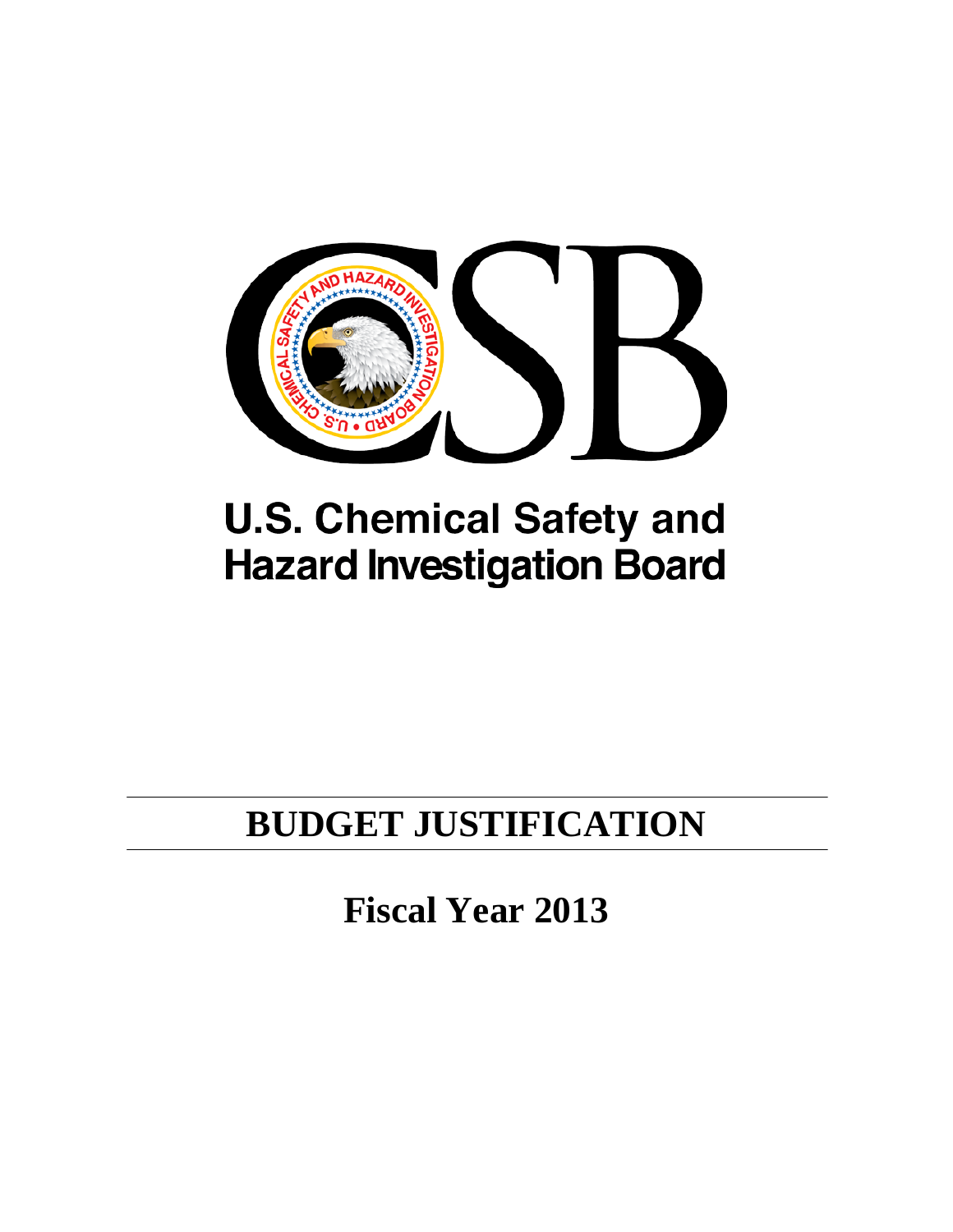# **Table of Contents**

# **Fiscal Year 2013 Budget Justification**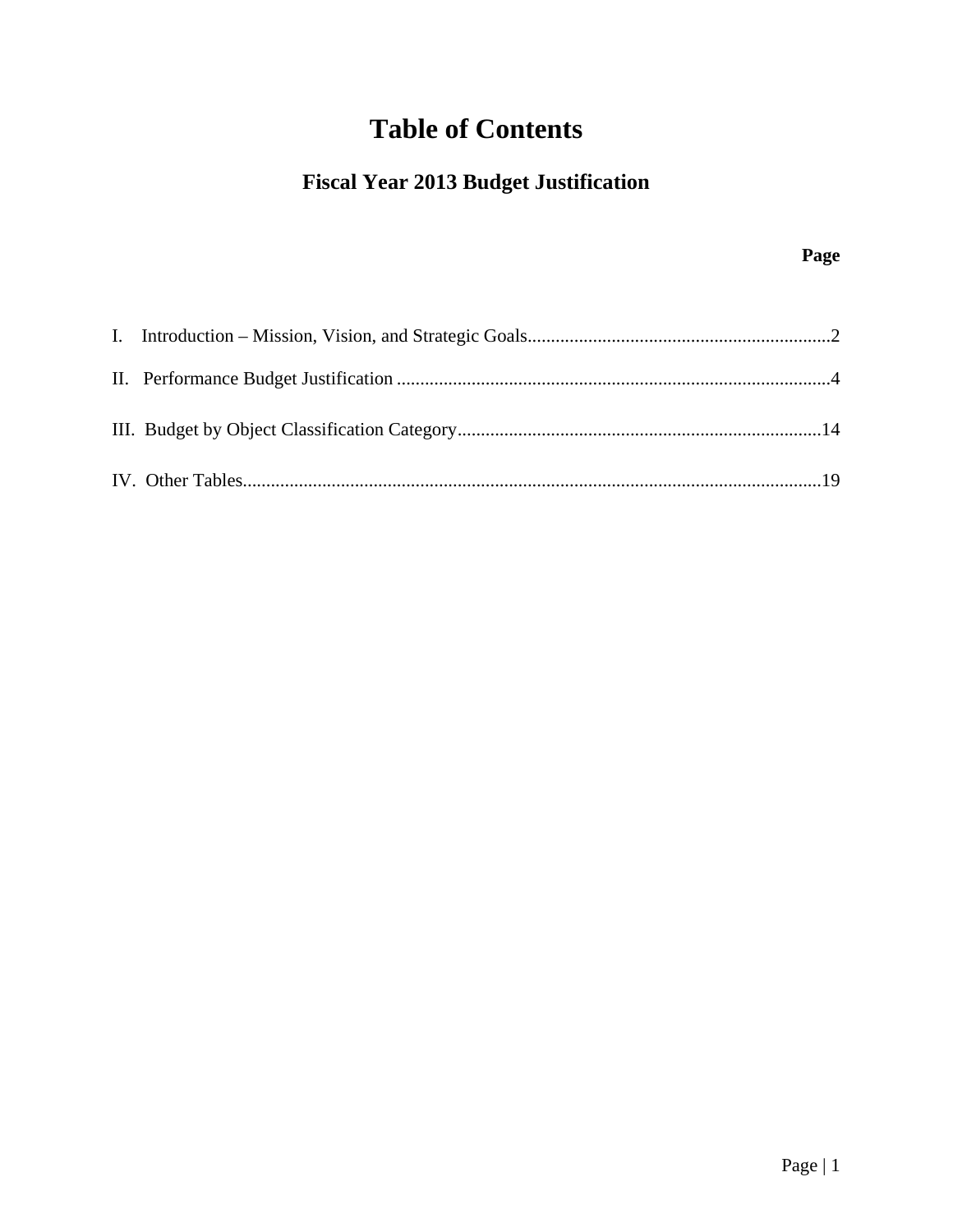## **I. Introduction – Mission, Vision, and Strategic Goals**

#### **Mission**

The mission of the U.S. Chemical Safety and Hazard Investigation Board (CSB) is to independently investigate significant chemical incidents and hazards; and effectively advocate the implementation of the resulting recommendations to protect workers, the public, and the environment.

#### **Vision**

The vision of the CSB is to continue as a leader in protecting workers, the public and the environment from hazardous chemicals by issuing quality reports with high impact recommendations.

#### **Strategic Goals**

The CSB is in the process of updating its Strategic Plan. The goals outlined below may be revised depending on Board action.

*Goal 1* – Conduct incident investigations and safety studies that involve releases or potential releases of hazardous chemical substances.

- 1. Select incidents and hazards for investigation which have high potential for generating recommendations with broad preventive impact.
- 2. Complete timely investigations that examine the technical, management systems, organizational and regulatory issues that lead to chemical incidents.
- 3. Develop recommendations that will help prevent future chemical incidents.
- 4. Complete studies with broad safety and environmental impact.
- 5. Advance the identification and understanding of emerging issues in chemical safety.
- 6. Promote effective collection and communication of results from incident and hazard data.

*Goal 2 –* Improve safety and environmental protection by securing implementation of CSB recommendations and broadly disseminating CSB findings through advocacy and outreach.

- 1. Advocate the timely implementation of high impact recommendations to the Congress, Federal agencies, State governments, and private and non-profit entities.
- 2. Emphasize Board and staff advocacy of a Most Wanted List of chemical safety improvements.
- 3. Disseminate information through the production of high quality investigation reports and videos and through targeted outreach.

*Goal 3* – Preserve the public trust by maintaining and growing organizational excellence.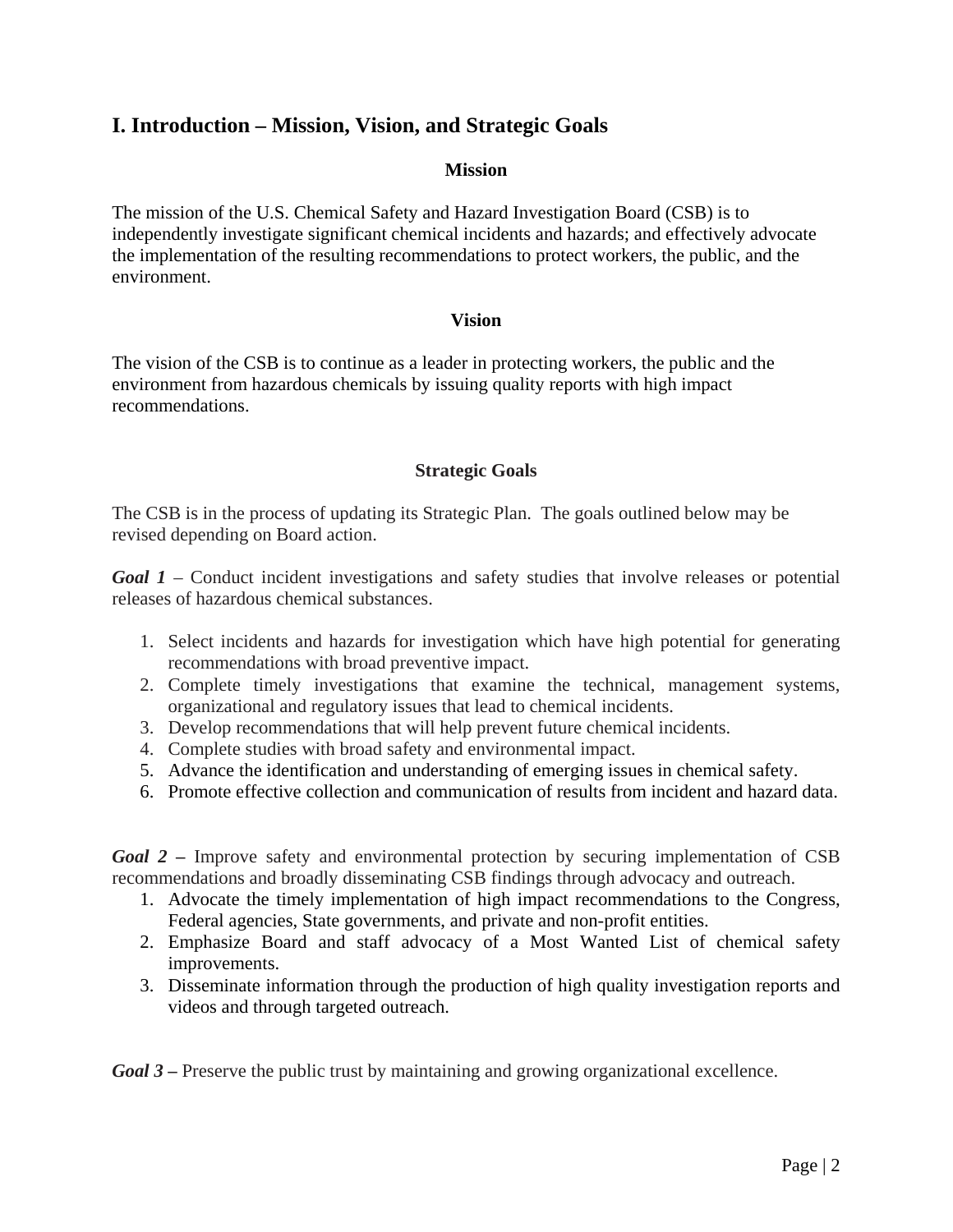- 1. Institute best practice planning and project management in all CSB processes.
- 2. Ensure optimization of the agency's budget and resource management by aligning action plans to strategic priorities.
- 3. Maintain effective human capital management by promoting development in leadership, technical, and analytical competencies.
- 4. Support the CSB mission by maintaining state of the art information technology and effective administrative processes.
- 5. Foster effective internal communications.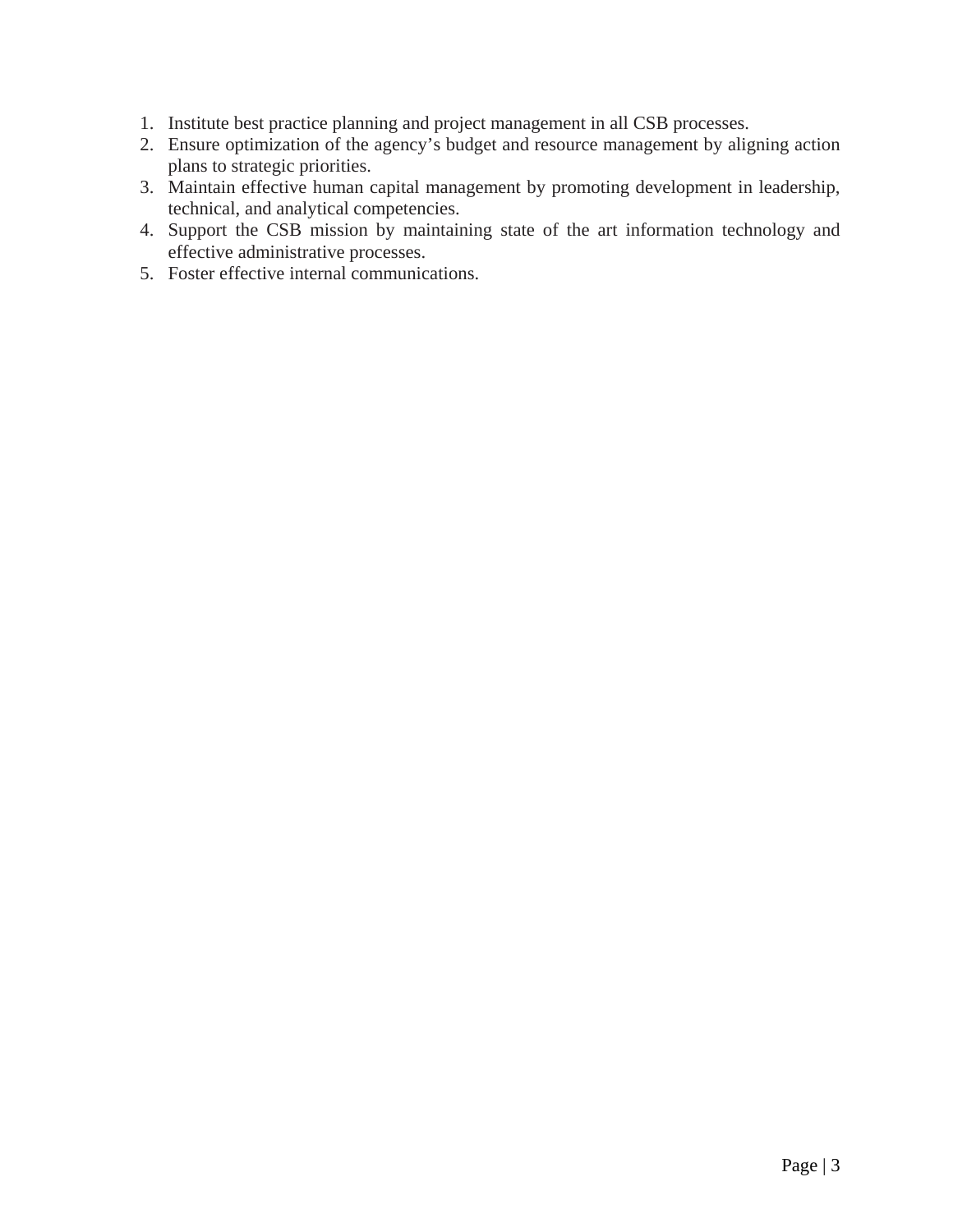## **II. Budget Justification**

#### **Budget Request Summary**

For fiscal year (FY) 2013, the U.S. Chemical Safety and Hazard Investigation Board (CSB) requests a budget of \$11.403 million a decrease of  $$1,397,000 - or 10.9% - from the FY 2012$ budget request of \$12.8 million. The requested funds will allow the CSB to conduct thorough chemical safety investigations, perform chemical safety studies, develop and advocate effective safety recommendations, and broadly disseminate its findings to industry and the public in accordance with the Clean Air Act Amendments of 1990.

The requested appropriation for FY 2013 will be used to fill vacant investigator positions within the agency and focus on the completion of a significant backlog of open major accident investigations. Additional investigators are also needed to increase the number of investigations the CSB initiates and completes every year. Each year the CSB tracks and monitors highconsequence chemical incidents that results in deaths, hospitalizations, property damage in excess of \$500,000, large evacuations, and/or off-site damage. CSB staff recorded an estimated 162 such incidents in 2010 and 282 incidents in 2011. The most recent data from the Bureau of Labor Statistics confirm that workplace deaths from exposure to harmful substances and environments, fires, and explosions have not decreased meaningfully in the past several years. Serious resource constraints have prevented the CSB from investigating more than a small percentage of the most serious incidents each year. Throughout 2011, the burden of the ongoing Deepwater Horizon investigation and a backlog of old cases has further hampered the CSB's ability to initiate new investigations.

An important part of the CSB's mission is to disseminate key findings and root causes from accident investigations to prevent similar events from occurring in the future. However, in order to effectively complete this important work, the CSB needs sufficient resources to produce high quality investigations and hire needed investigative staff.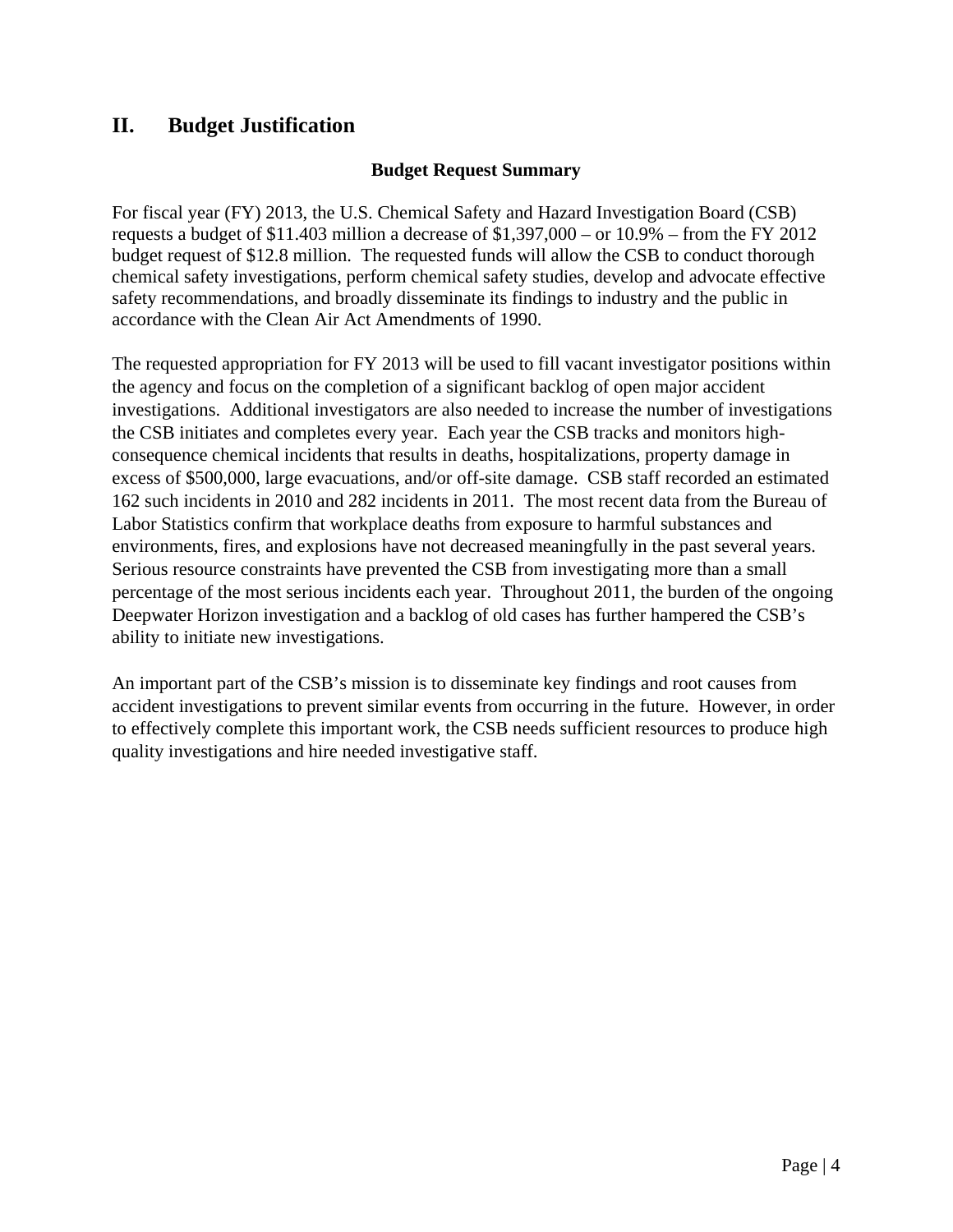#### **FY 2011 Accomplishments**

#### **Safety Investigations**

The CSB's first strategic goal is to conduct accident investigations and safety studies that involve releases or potential releases of hazardous chemical substances. In FY 2011, the CSB deployed to eight accident sites and has brought attention to several high priority safety issues across many industries, including offshore oil drilling, chemical production, and industrial manufacturing.

*Deepwater Horizon Investigation* – In June 2010, the U.S. House Committee on Energy and Commerce requested that the CSB conduct an independent investigation of the root causes of the blowout on the Deepwater Horizon oil rig that occurred on April 20, 2010, killing 11 workers and leading to massive pollution of the Gulf of Mexico. The Committee recognized the CSB's unique position to investigate BP's management systems and organizational safety culture, based on the agency's experience from investigating the 2005 explosion and fire at the BP Texas City refinery that killed 15 workers and injured an additional 180. Congress called on the agency to use its extensive knowledge to identify any parallels between the root causes of the April 20 oil rig explosion and the causes of the 2005 BP Texas City refinery explosion.

In accepting this request, the CSB initiated the most challenging investigation in agency history, from both a technical and organizational standpoint. As of December 2011, the CSB has invested \$2.26 million in the investigation of the mechanical failures of the blowout preventer (BOP), the organizational effectiveness of the primary companies involved in the accident, and both the domestic and international regulatory framework and oversight systems for the offshore drilling industry. The CSB contracted with technical experts throughout the offshore drilling industry to help analyze these important issues.

To gather information on the current state of offshore drilling safety, the CSB held a fullday public hearing on international regulatory regimes in December 2010 and heard testimony from regulators from the United Kingdom, Norway, and Australia on the strengths and weaknesses of the various international regulatory systems. Additionally, the CSB heard testimony from both labor and industry representatives about the key challenges facing the sector. Throughout FY 2011 and FY 2012 to date, the investigation team has continued to review thousands of documents and interview witnesses to develop a comprehensive report on the accident's root causes. Following the completion of the final report in FY 2013, the CSB will release its findings and safety recommendations to the public in the hope that this tragedy is never repeated. The CSB also plans 1-2 interim public reports on Deepwater Horizon during 2012.

*Bayer CropScience Investigation* – In January 2011, the CSB released its final report into the fatal accident at the Bayer CropScience facility near Charleston, West Virginia, where an explosion in a pesticide waste tank fatally injured two workers. The report found that had the trajectory of the exploding vessel been different, pieces of the vessel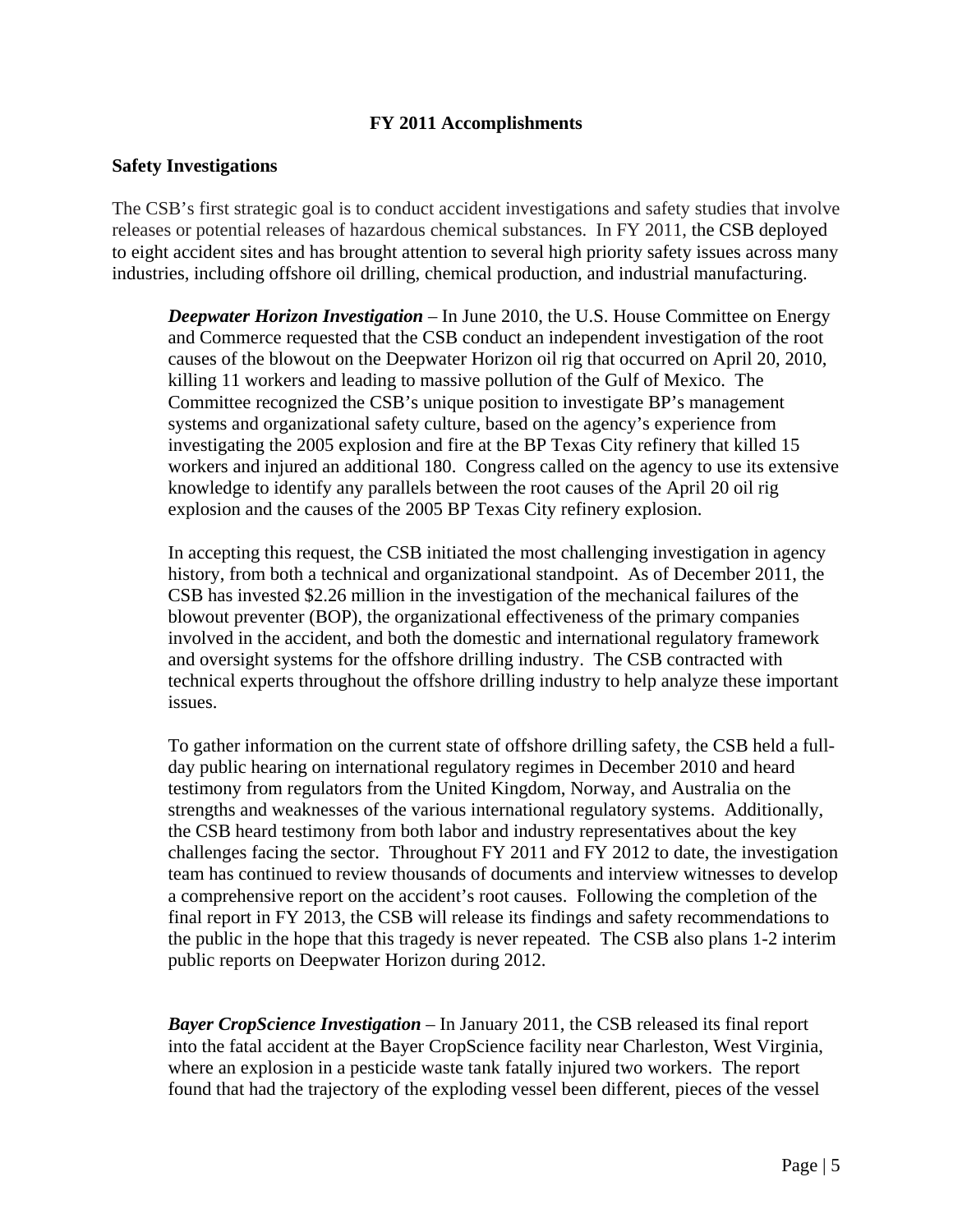could have impinged upon and possibly caused a release from a nearby storage tank of highly toxic methyl isocyanate (MIC), the chemical involved in the 1984 release at the Union Carbide facility in Bhopal, India.

The CSB final report contained a recommendation to Kanawha County, West Virginia, to establish a Hazardous Chemical Release Prevention Program with the authority to inspect and regulate chemical facilities in the county and release its findings to the public. The CSB recommended that this initiative be based on an existing program in Contra Costa County, California, which has dramatically reduced the number of chemical and petrochemical accidents over the past decade. The CSB noted the dense concentration of chemical plants in West Virginia's Kanawha Valley, including the DuPont Belle plant (see below). The CSB produced a new 16-minute computer-animated safety video to accompany the report, entitled "Fire in the Valley," which includes interviews with CSB investigators, local officials, and safety experts and is intended to inform industry and regulators about the detailed causes of the accident.

Finally, following the completion of the CSB's Bayer report, the agency designed and oversaw a Congressionally-mandated study by the National Academy of Sciences (NAS) entitled *Inherently Safer Chemical Processes: The Use of Methyl Isocyanate (MIC) at Bayer CropScience.* The study arose from concerns about the potential for an airborne release of the highly toxic chemical that could adversely impact the health of the workers and community. As a result of these efforts, Bayer CropScience released a plan to remove all storage of lethal MIC from the facility in March 2011, thus eliminating the risk to the community. The NAS study, due for completion in early 2012, is expected to contain important recommendations and lessons learned for industry on the application of inherently safer technologies for worker and community protection.

*DuPont Investigation* – A series of three serious accidents occurred over a 33-hour period on January 22 and 23, 2010, at the DuPont Corporation's Belle, West Virginia, chemical manufacturing plant, resulting in the death of a veteran operator who was exposed to lethal phosgene gas. The three accidents particularly concerned the Board given DuPont's longstanding reputation for a commitment to safety and the company's role as a safety innovator and leader.

The CSB final report recommended that the DuPont Corporation require all its phosgene production and storage areas to have secondary enclosures, mechanical ventilation systems, emergency phosgene scrubbers, and automated audible alarms, which are at a minimum consistent with the standards of the National Fire Protection Association for highly toxic gases. Conformity to these industry safety standards would demonstrate a renewed dedication by DuPont to providing a safe work environment in all of its facilities. The CSB investigation uncovered key documents from the past decades showing that DuPont had considered but rejected installing improved safeguards for phosgene, a lethal gas used as a chemical weapon in World War I. The CSB report proposed that the Occupational Safety and Health Administration (OSHA) and other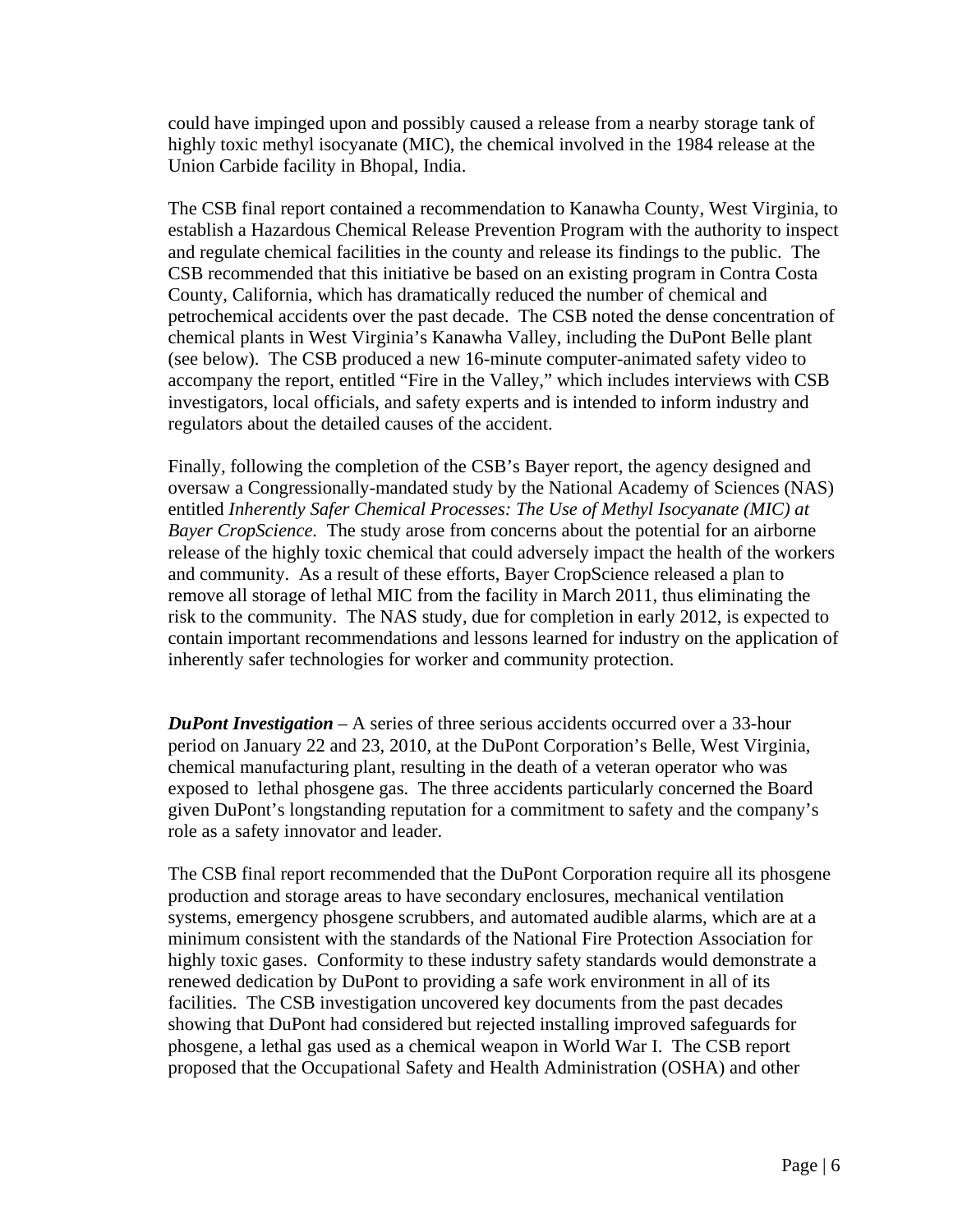standards-setting organizations require improved safety for phosgene and other highly toxic gases throughout industry.

Due to the significance of the CSB's findings from this investigation, a draft report was released for public comment so that stakeholders could submit their comments for suggested improvements. During the public comment period the CSB received notable support for its draft recommendations from industry organizations like the American Chemistry Council (ACC), which endorsed the report's call for a modernized OSHA standard for highly toxic compressed gases. The CSB's final report was approved and released in September 2011.

*Hoeganaes Investigation* – A series of three serious flash fires occurred over a fourmonth period from January to May 2011 at the Hoeganaes Corporation's powdered metal production facility in Gallatin, Tennessee. The three flash fires occurred in part as a result of the company's failure to recognize the hazards associated with the accumulation of highly combustible iron dust throughout the facility. CSB investigators discovered accumulations of combustible iron dust that were inches deep on elevated and other surfaces throughout the plant. The three dust fires, one of which was ignited by a hydrogen explosion, resulted in the deaths of five workers from severe burn injuries. The CSB determined that continued presence of combustible dust throughout the facility presented an unacceptably hazardous environment to the plant's 180 workers.

The Hoeganaes facility has been in operation for over 30 years, yet management never adequately controlled the hazard of combustible metal dust. The combustibility hazard of metal dust is not a new discovery, but dust explosions continue to claim lives and destroy property indicating that this hazard remains unknown or uncontrolled in many industry sectors. CSB investigators found that combustible dust is an insidious workplace hazard when it accumulates on surfaces, especially elevated surfaces. Since the CSB was established in 1998, three of the deadliest accidents investigated were determined to be combustible dust explosions.

The CSB investigation of Hoeganaes is bringing renewed attention to the urgent need for OSHA to develop a comprehensive regulatory standard for combustible dust in general industry. The absence of a comprehensive OSHA dust standard was a key finding in the CSB's 2006 Combustible Dust Study and resulted in a CSB recommendation to OSHA to initiate rulemaking. Although OSHA has now committed to developing a standard, the CSB recommendation remains open and workers throughout various industries continue to be at risk until a comprehensive standard has been developed and enforced. The CSB's final report was approved in December 2011; it called for OSHA to complete work on a proposed dust standard within one year and also urged improvements in enforcement and in fire codes related to combustible dust.

*Texas Tech University* – In January 2010, an explosion at Texas Tech University in Lubbock, Texas, severely injured a graduate student handling a high-energy organometallic compound. However, the CSB found that there was no formal system for communicating production limits on energetic chemicals. The investigation also found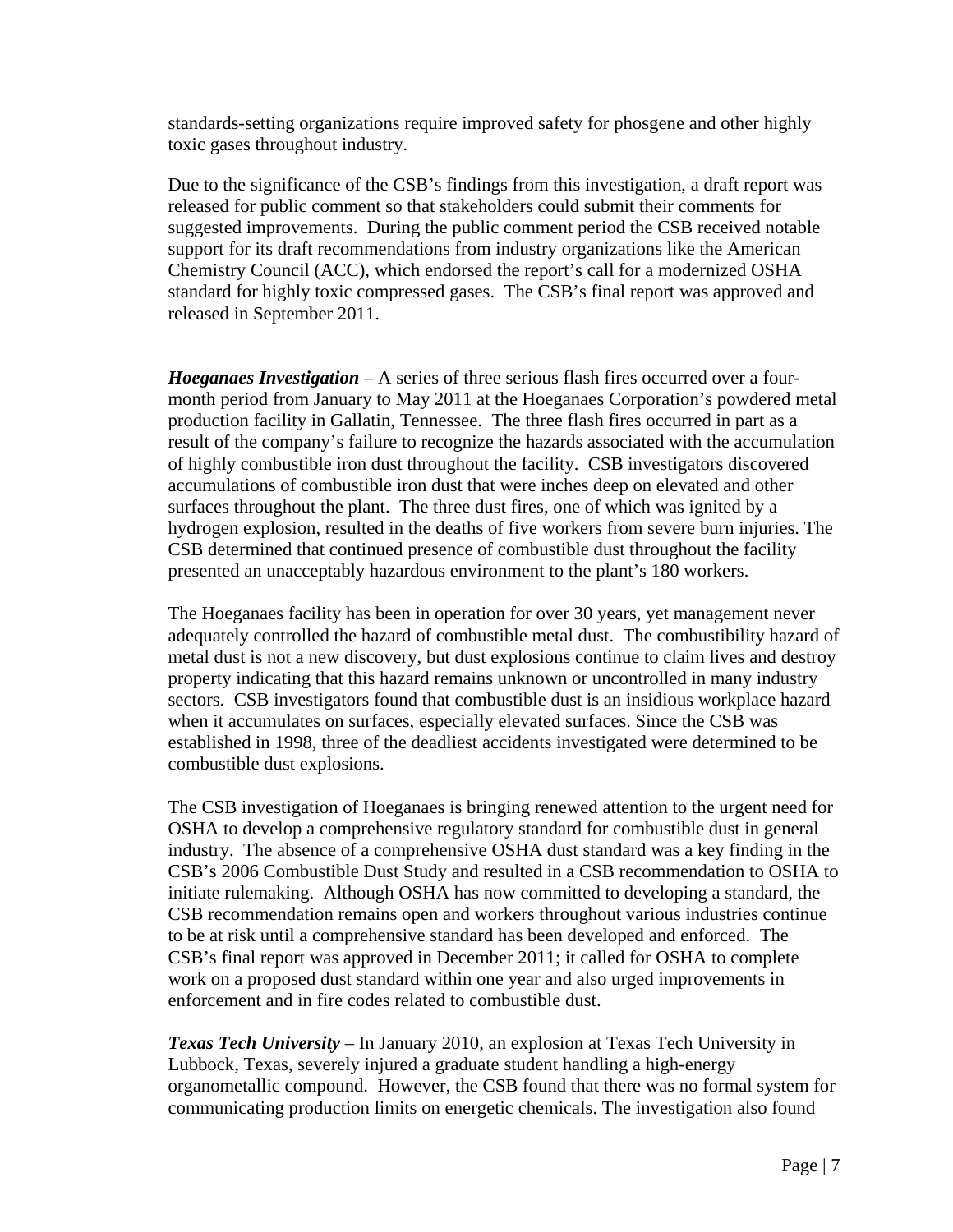that the when compared to industry, academic laboratories are often unregulated and lack good practice guidance.

The CSB has continued to monitor explosions and fires in high school and university laboratories during the past ten years.

The frequency of academic laboratory incidents in the U.S. is an area of significant concern for the CSB. Since 2001, the CSB has gathered preliminary information on 120 different university laboratory incidents that resulted in 87 evacuations, 96 injuries, and three deaths.

In previous years, other institutions have attempted to collect data on laboratory incidents, but there is no ongoing, nationwide reporting system to track near misses and incidents; as a result, academia is missing a significant opportunity to improve laboratory safety. With over 110,000 graduate students and postdoctoral researchers estimated to be working in academic laboratories, $<sup>1</sup>$  $<sup>1</sup>$  $<sup>1</sup>$  these identified safety gaps must be addressed. The</sup> investigation – the CSB's first effort in laboratory safety – was completed and released in September 2011. The CSB's first-ever webinar to release a final report attracted more than 400 participants, including many from leading universities around the country. The report called for the American Chemical Society (ACS), a prominent scientific society, to develop new nationwide guidance on assessing and controlling laboratory risks. ACS has agreed with the recommendation and is working on the new safety tools.

#### **Ongoing Investigations**

Throughout FY 2011 and FY 2012, CSB investigators have continued their efforts on several other important open accident investigations. The CSB anticipates, with adequate funding, a number of open investigations will be closed in FY 2012 and result in significant safety recommendations to regulators, industry, and individual corporations.

*Donaldson Enterprises, Inc. (DEI)* – On April 8, 2011, an explosion and fire occurred at the DEI fireworks storage bunker in Waipahu, Hawaii, near Honolulu. Five employees were fatally injured as a result of the incident. These government contract workers, employed by DEI, were directed to dismantle hazardous, illegal consumer fireworks that had been seized by the Bureau of Alcohol, Tobacco, Firearms, and Explosives (ATF) a year earlier. ATF had previously identified these three shipments as display-grade fireworks that had been illegally labeled for consumer use. The fireworks were seized and scheduled to be destroyed, using a federal contract with Virginia-based VSE Corporation, which subcontracted the work to Hawaii-based DEI.

Preliminary analysis by the CSB suggests that DEI's unsafe disassembly of contraband fireworks led to an accumulation of explosive components within the storage bunker. Additionally, there appears to be no federal regulatory or industry guidance on the

<span id="page-8-0"></span> <sup>1</sup> National Science Foundation (NSF). (2007). *Survey of Federal Science and Engineering Support to Universities, Colleges, and Nonprofit Institutions*. Accessed a[t http://www.nsf.gov/statistics/srvyfedsupport](http://www.nsf.gov/statistics/srvyfedsupport) on 7/1/2011.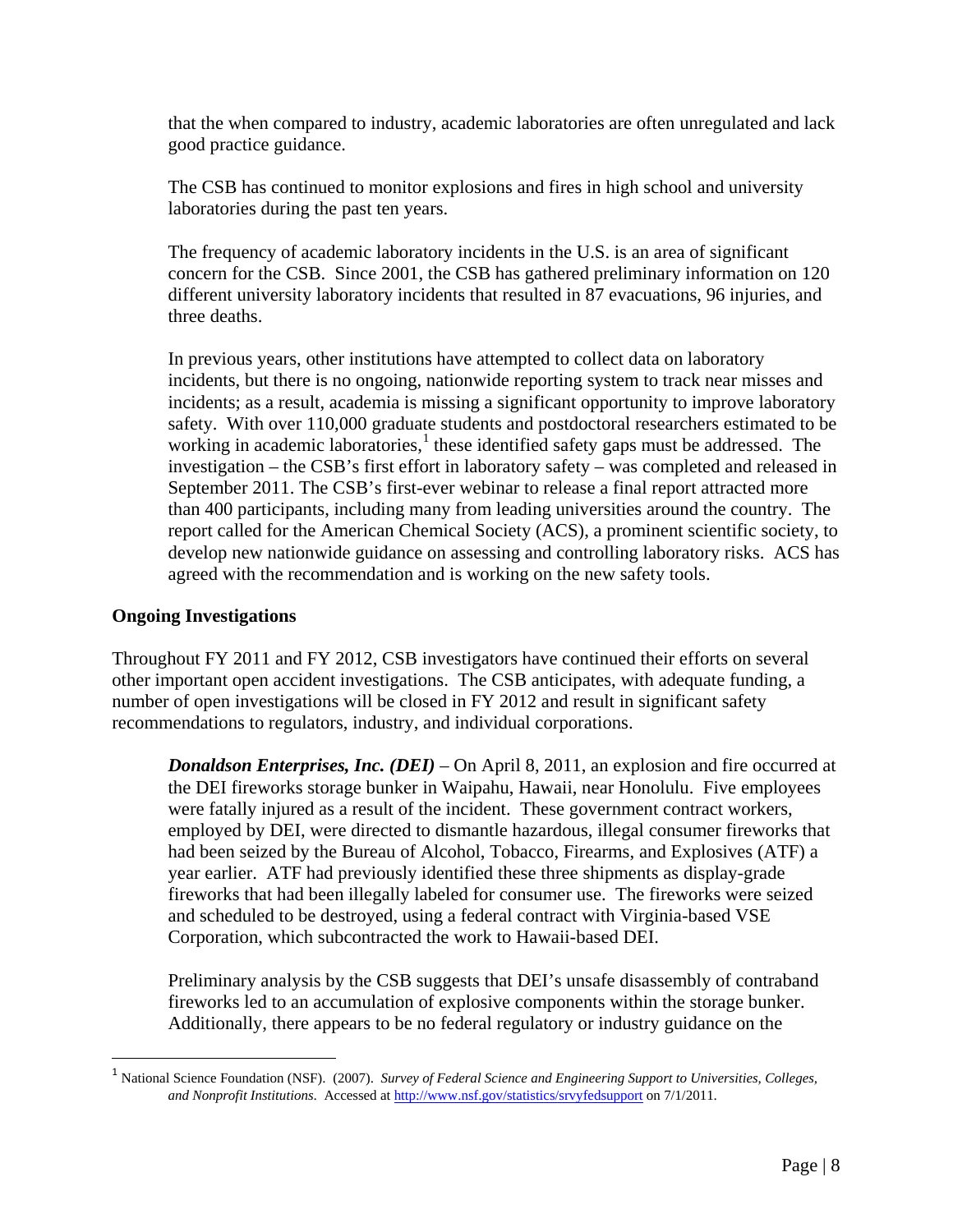disassembly and disposal of contraband fireworks. As a result, the CSB is examining the existing regulatory and voluntary consensus standards in order to consider recommendations for the safe storage and disposal of fireworks. Information provided to CSB investigators indicates that the handling and disposal of seized fireworks is a growing problem, with contraband fireworks impounded and stored at multiple sites across the country.

*Tesoro Refinery* – On April 2, 2010, an accident at the Tesoro Refinery in Anacortes, Washington, killed seven workers when a nearly forty-year-old heat exchanger catastrophically failed while being brought online following maintenance. When the vessel failed, it released highly flammable hydrogen and naphtha that ignited and exploded. Throughout its history, the investigation of serious accidents at petrochemical facilities has been a foundation of the CSB's work.

Leading insurance industry statistics indicate that the U.S. refining sector has more than three times the rate of property losses of similar refineries overseas. On April 1, 2011, the CSB released a video safety message calling on the U.S. refining industry to strengthen its safety systems which are vital not only for protecting workers and communities but also for assuring stable, affordable energy supplies for American consumers and businesses. The CSB called on the refining industry to implement robust mechanical integrity programs with an emphasis on thorough inspections of critical equipment; to monitor process safety performance using appropriate leading and lagging indicators that measure process safety before major accidents occur; and to maintain an open and trusting safety culture where near-misses and loss-of-containment incidents are reported and investigated.

As part of the Tesoro investigation, the CSB is working in collaboration with the National Institute of Standards and Technology (NIST) in Boulder, Colorado, on a metallurgical study that may finally and definitively explain the failure mode for the heat exchanger. With the results of this examination, the CSB will determine the root causes of this catastrophic failure and issue recommendations to improve refinery safety through better equipment designs and enhanced inspection programs at refineries across the country.

#### *Other Open Investigations*

In addition to the investigations described above, the CSB is continuing work on four other high-profile investigations for release in FY 2012 or FY 2013, including a metal dust explosion at AL Solutions in New Cumberland, West Virginia, that killed three workers; fatal explosions at Carbide Industries in Louisville, Kentucky, and Horsehead Corporation near Pittsburgh, Pennsylvania; and a large ammonia gas release at Millard Refrigerated Services in Mobile, Alabama, that exposed nearby workers who were engaged in the Gulf of Mexico oil spill cleanup effort.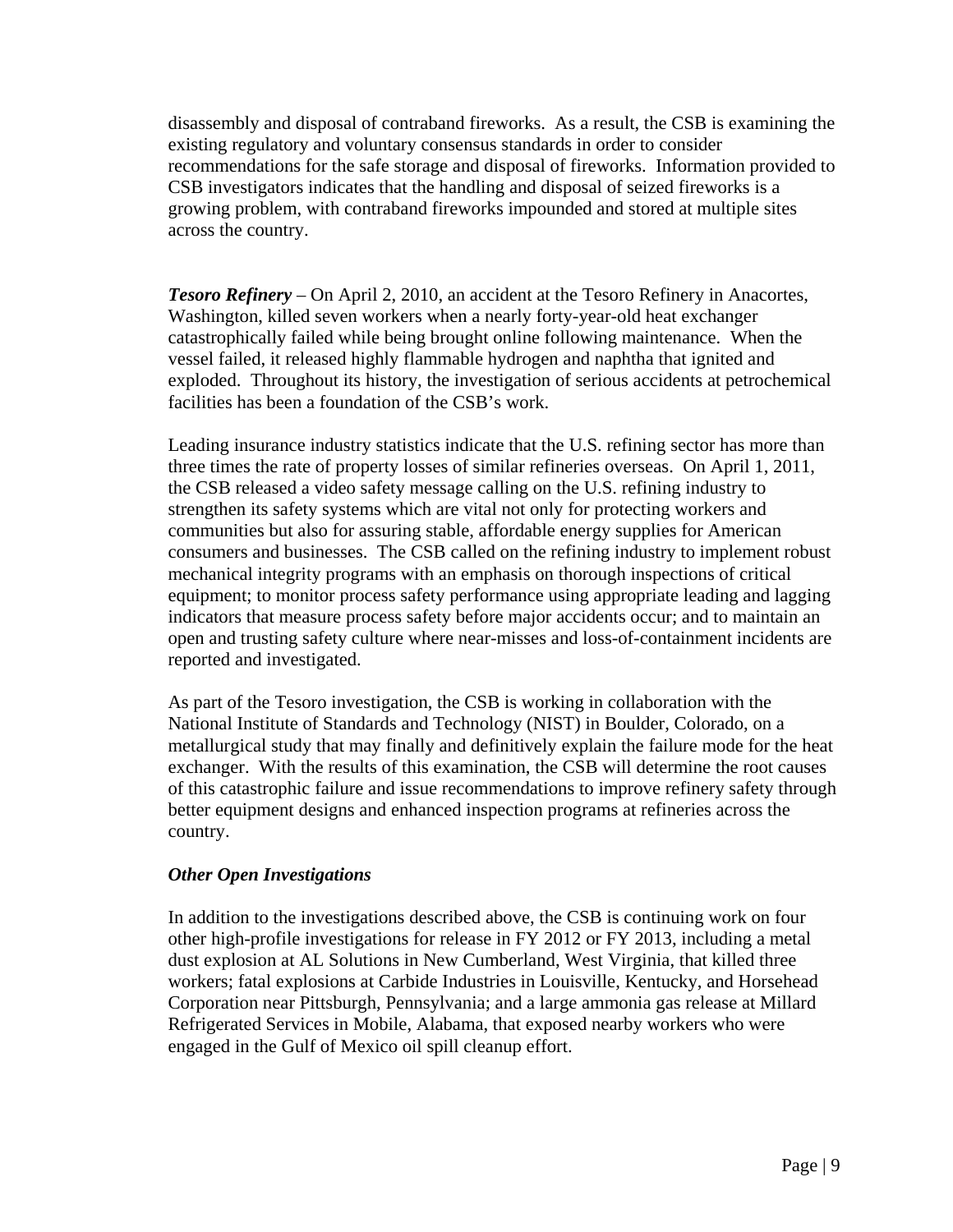#### **Advocacy Initiatives**

The agency's second strategic goal is to improve safety and environmental protection by securing the implementation of CSB recommendations and broadly disseminating CSB findings through advocacy and outreach. Throughout FY 2011 and FY 2012, the CSB has performed advocacy efforts with recommendations recipients and other stakeholders to encourage the implementation of key safety changes throughout industry.

*Fuel Gas Safety –* The CSB has been working with several code development bodies and the State of Connecticut to ban unsafe practices involving natural gas. The CSB recommendations originate from two safety investigations at the ConAgra Slim Jim facility in Garner, North Carolina, and at the Kleen Energy power plant in Middletown, Connecticut. The CSB identified two industry practices – gas blows and indoor gas pipe purging – that can release large amounts of highly flammable natural gas into work areas and are inherently unsafe.

The explosions at ConAgra Foods and Kleen Energy resulted from planned work activities that led to large releases of flammable natural gas in the presence of workers and ignition sources. The CSB determined that no specific federal safety standards prohibit such intentional releases of natural gas into workplaces, and made recommendations to OSHA, the National Fire Protection Association (NFPA), the International Code Council (ICC), and the State of Connecticut to ban these practices. The CSB produced an award-winning computer-animated safety video, "Deadly Practices," that was released in February 2011 and was designed to educate stakeholders and advocate the CSB's fuel gas safety recommendations.

As a result of the continued advocacy of these recommendations, the Governor of Connecticut signed a bill in August 2011 to permanently ban the dangerous practice of using high-pressure flammable gases to blow out debris from gas piping. At the national level, the NFPA released a completely new *Standard for Fire and Explosion Prevention during Cleaning and Purging of Flammable Gas Piping Systems (NFPA 56)* to prohibit the use of flammable gas for internal cleaning of piping systems. Finally, the International Code Council's (ICC) Board and membership approved an emergency amendment to the fuel gas purging requirements of the International Fuel Gas Code (IFGC) and the International Residential Code (IRC) in October 2010, thus preventing future tragedies resulting from unsafe purging practices at industrial, commercial, and public facilities.

*Tank Safety Study* – In September 2011, the CSB completed a safety study on hazards to children and young adults at oil and gas exploration and production (E&P) facilities. Over a seven-month period from October 2009 to April 2010, a total of four young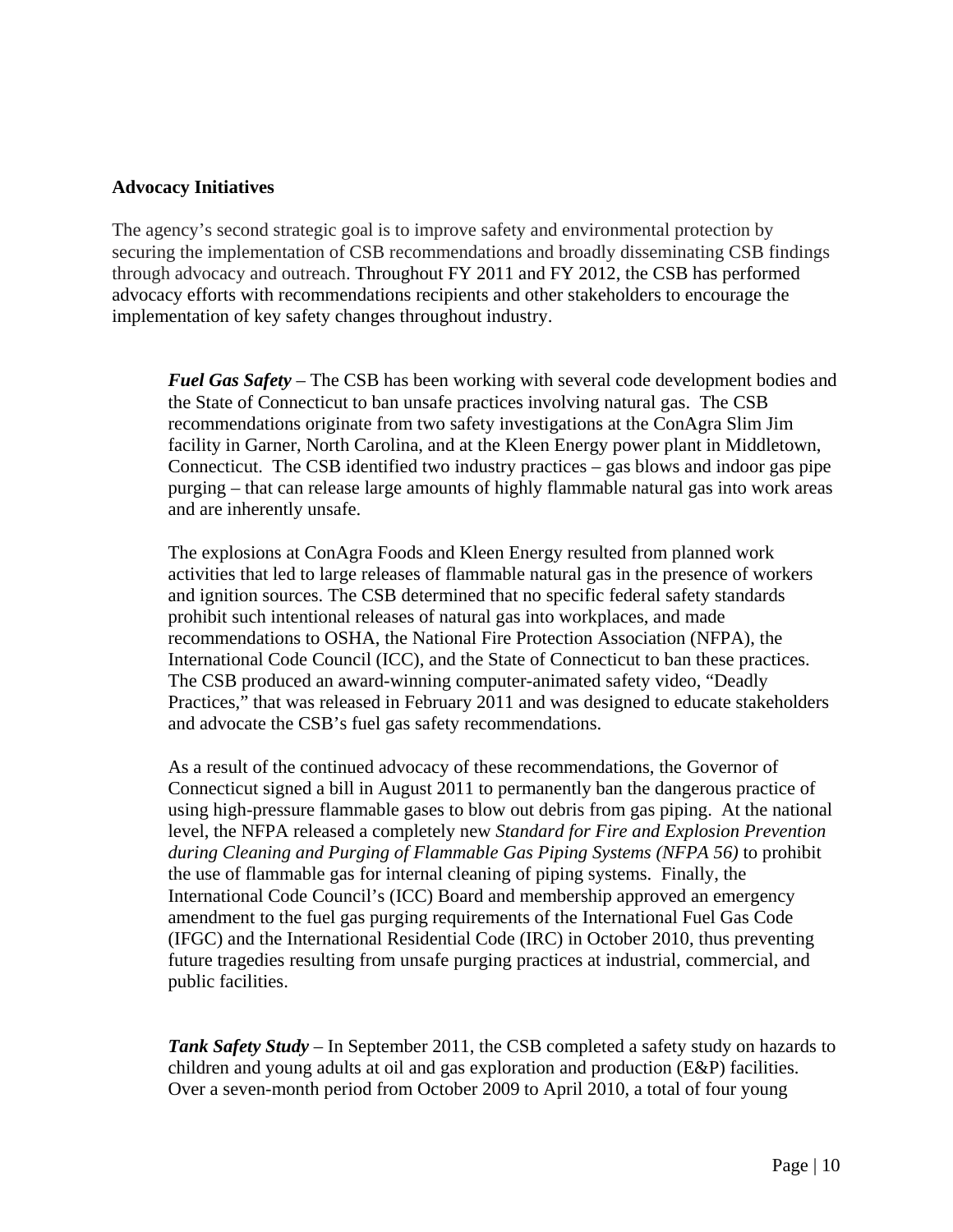people were killed and two others suffered injuries in explosions on oil and gas E&P sites. All three incidents involved rural unmanned oil and gas storage sites that lacked fencing and warning signs which might have otherwise deterred public access. Upon further investigation, the CSB found that 24 similar accidents from 1983 to 2011 resulted in a total of 42 fatalities and 25 injuries in ten states. All of the victims were less than 25 years of age, and many were in their teens.

As part of an education and outreach effort, the CSB released a safety video in April 2010 entitled "No Place to Hang Out: The Danger of Oil Sites" designed to inform children and adults about the danger of gathering or socializing at oil and gas production sites. In 2011, the CSB distributed a lesson plan developed with the assistance of teachers from Mississippi to incorporate the CSB video into middle school and high school science classes. The CSB's lesson plan and safety video have been incorporated into curricula in both Texas and Mississippi thus increasing awareness among youth living in these areas.

The CSB's advocacy on oil and gas storage tank safety has not been limited to youth education. The CSB has worked with legislatures and regulators in oil- and gasproducing states, including Mississippi, to address the lack of security measures and regulatory standards protecting children from oil site hazards. As a result of these efforts, the State of Mississippi has implemented regulations requiring facilities to post warning signs at thousands of oil production sites across the state and to install locked gates to restrict public access to oil storage tanks. The CSB's final report recommended that the Environmental Protection Agency, American Petroleum Institute, the National Fire Protection Association, and key oil-producing states implement additional safeguards at oil production sites to protect children and young people from future harm.

*Most Wanted List* – In addition to the advocacy efforts conducted in individual investigations, the CSB is in the process of developing a Most Wanted List, patterned on a similar highly successful program at the National Transportation Safety Board, which will identify the most pressing safety concerns facing the chemical, petrochemical, and manufacturing industries. The development of a Most Wanted List will streamline the CSB's advocacy and outreach efforts to achieve lasting safety changes.

Examples of important safety issues that could be addressed through a Most Wanted List include a comprehensive OSHA standard on dust, and on fuel gas safety, as well as a reformed OSHA process safety management (PSM) standard including coverage for reactive chemicals. Additional examples would include, among others: workforce safety protections for public employees; adoption of stringent National Fire Protection Association requirements for combustible dust; safety guidance for university laboratories on hazard assessment; enhanced state/local chemical plant oversight programs; standards for public protections at oil/gas production sites; and fatigue prevention guidance for plant operators.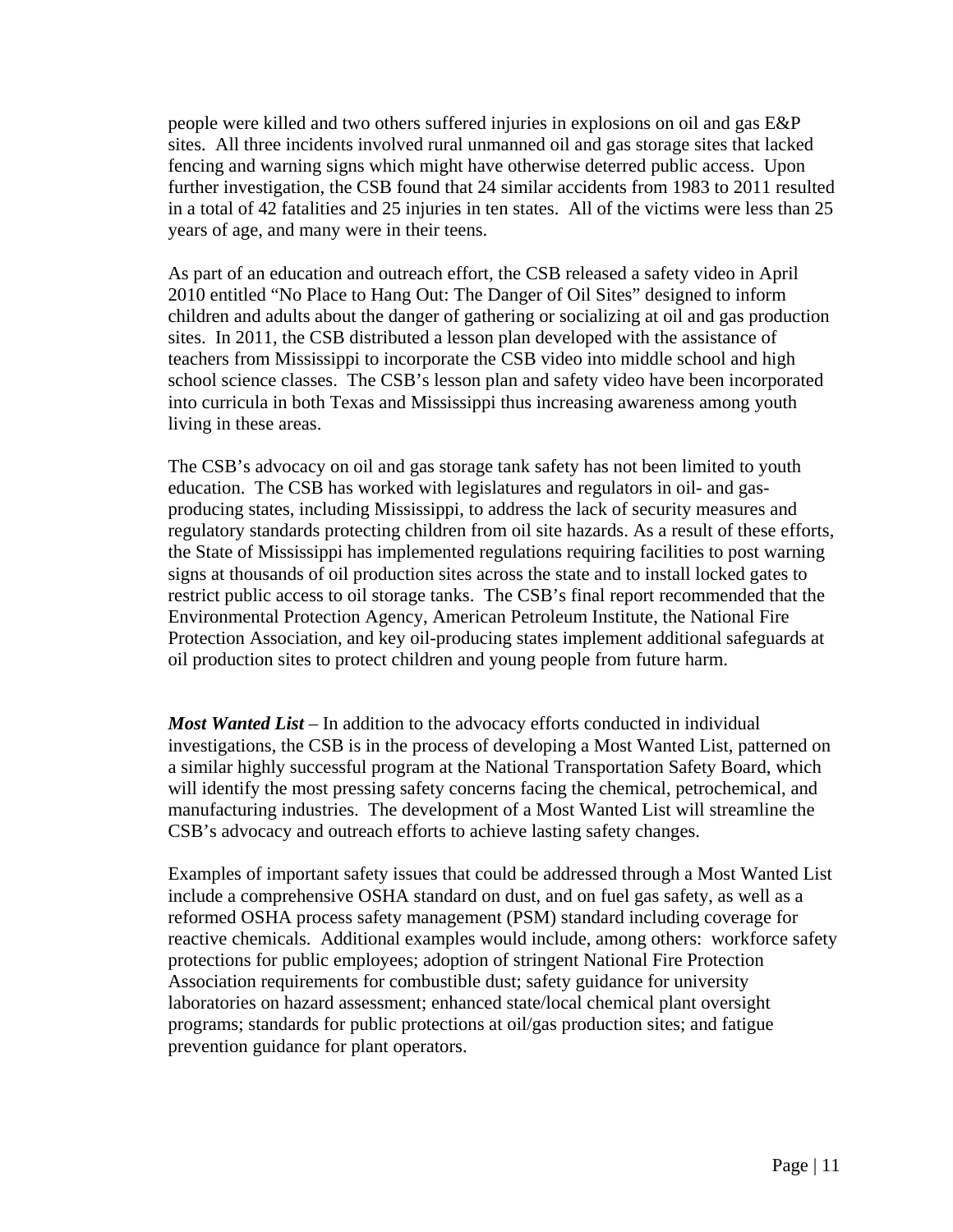As issues are identified through new investigations and studies, they will be added to the CSB's Most Wanted List. Through the use of this outreach tool, the CSB will be able to bring attention to the most serious worker and environmental safety hazards that currently exist to achieve their eventual elimination.

*CSB Safety Videos –* The CSB distributes computer-animated safety DVDs free of charge both domestically and internationally. In FY 2011, the CSB distributed nearly 9,500 DVD safety video compilations to stakeholders in more than 30 countries. Each compilation contains 26 different safety videos developed by the CSB, describing the causes of major accidents the agency investigated in recent years. These safety videos provide invaluable training resources for workers throughout industry, university students, and State and Federal occupational safety and health trainers. Over the past twelve months, the CSB has released five new safety videos.

In December 2010, CSB safety videos were again recognized for excellence, receiving two CINE Golden Eagle Awards in a national competition. "No Place to Hang Out," the CSB's video on oil site dangers, received the prize in adult education. A second CSB safety video, the 14-minute "Dangers of Hot Work," received the award for safety, training, and employee development. The video, which includes compelling interviews with accident victims, describes the often fatal danger from explosions of flammable vapor ignited by welding and cutting torches. In June 2011 "Deadly Practices," a 15-minute video on fuel gas safety, also received a CINE Golden Eagle award. Finally, in November 2011, the CSB received several awards from the Television, Internet and Video Association of Washington, DC (TIVA-DC) Peer Awards. "Fire in the Valley," about the Bayer CropScience explosion won a bronze award for computer animation; "No Escape," about the Xcel Energy tunnel fire, won a bronze award for education and training videos, and " Deadly Practices," about the ConAgra and Kleen energy explosions, won a silver award for education and training videos.

#### **FY 2013 Budget Request**

In February 2011, the CSB requested a budget of \$12.8 million for FY 2012; however to comply with federal deficit reduction plans, the CSB is requesting a budget of \$11.403 million in FY 2013, a reduction of 10.9% from the previous request. The reduced budget continues to support the core mission of the CSB, to investigate chemical incidents and effectively advocate for the implementation of high impact recommendations from these investigations to protect workers, the public, and the environment.

The CSB budget request for FY 2013 will be used to fill open investigator positions within the agency. The agency is currently working through a severe investigation backlog – see chart below – to complete open safety investigations. In order to meet this goal, the CSB must fill positions for investigators.

| Year | <b>Deployments</b> | <b>Open Investigations</b> |
|------|--------------------|----------------------------|
|      |                    |                            |
| 2010 |                    |                            |
| ነበበዓ |                    |                            |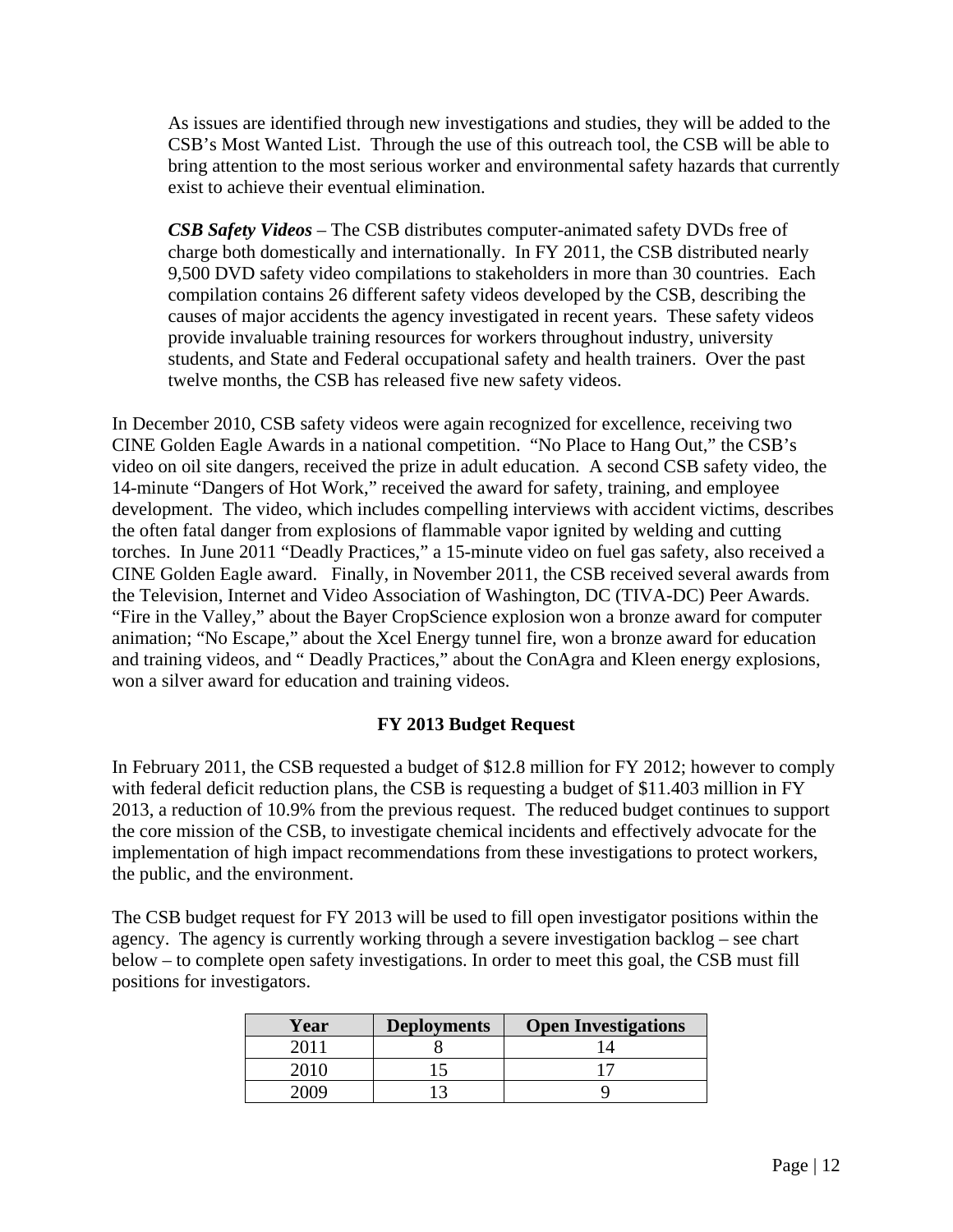| Fio<br>1. CSR Investigation Backlog |  |  |  |  |
|-------------------------------------|--|--|--|--|

 **Fig. 1: CSB Investigation Backlog**

In June 2010, the U.S. House Committee on Energy and Commerce requested that the CSB investigate the Deepwater Horizon oil rig blowout that occurred in the Gulf of Mexico on April 20, 2010. In response to the Congressional request, the CSB agreed to pursue the investigation, noting that additional funding would be necessary to produce a complete analysis of all technical, safety system, and human factors issues arising in this case. However, the CSB received no additional funding for this investigation, and investigators had to be removed from other projects to undertake this investigation full time. As a result, the investigation backlog has persisted and resources from other open investigations have been shifted to the Deepwater Horizon investigation. Even with the completion of six investigation reports and studies in 2011, the number of backlogged cases stands at a high level of 14, with the oldest case dating back to January [2](#page-13-0)008.<sup>2</sup> The existence of the backlog reflects static resource allocations for the past several years, coupled with increasing demands from Congress and other stakeholders for major CSB investigations.

Over 91% of the funds requested in FY 2013 will be distributed into four main object classification categories: personnel compensation; personnel benefits; rent; and other services. Of the requested \$11.403 million, compensation costs (including fringe benefits) account for \$7.7 million – or 67.5% of the total agency budget. To procure mandatory services provided by other government agencies (including payroll, personnel, accounting, and travel services) and other non-governmental contractors, the CSB requests \$1.734 million – or 15.2% of the agency's budget. Finally, \$1.038 million – or 9.1% – is requested for rent in the Washington, DC, and Denver, Colorado offices.

The most significant changes in object classification category spending occur in equipment (146.6% increase); transportation of things (81.5% decrease); communications, utilities, and misc. (34.1% decrease), printing and reproduction (32.7% decrease), and other services (21.1% decrease). The increase in equipment purchases is predominantly to be used to modernize current information technology systems and equipment within the agency to create a more efficient workforce. Decreases in printing/reproduction and travel/transportation reflect the CSB's dedication to completing and publishing open investigations (including Deepwater Horizon) in FY 2013, and significantly reducing the current investigation backlog. The CSB projects the agency will have lower costs for investigative consultants in FY 2013 as two large investigations of the Tesoro refinery in Anacortes, Washington, and Deepwater Horizon will be completed early in FY 2013. As a result, the total funds requested for services have been reduced by 21.1%.

 $\overline{\phantom{a}}$ 

<span id="page-13-0"></span> $2^2$  The backlog of open investigations peaked at approximately 22 in June 2010.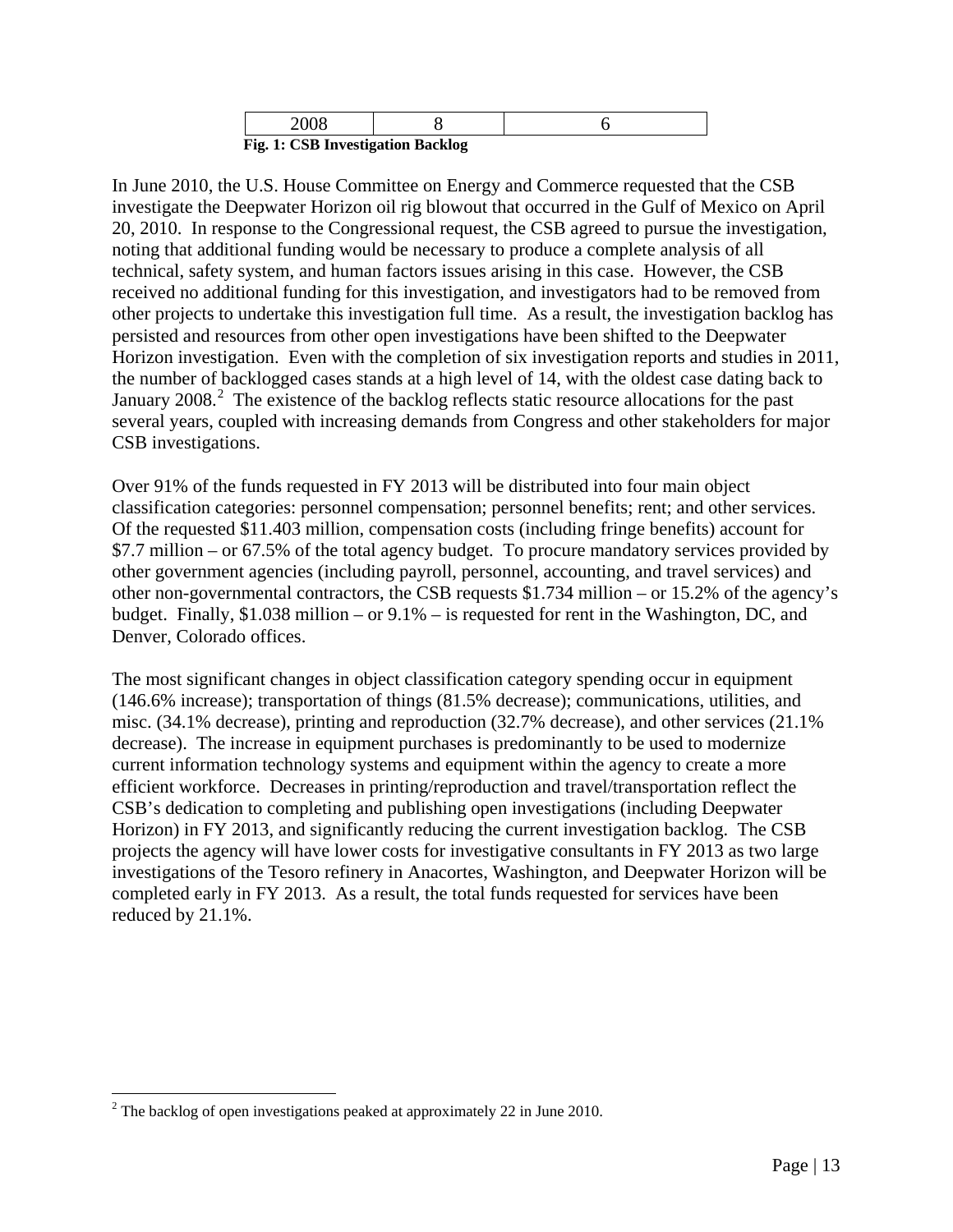#### **III. Budget by Object Classification Category**

The U.S. Chemical Safety and Hazard Investigation Board (CSB) requests \$11.403 million for FY 2013. The funding and staffing requested will enable the CSB to carry out its core mission, as required by the Clean Air Act Amendments of 1990. The proposed budget for FY 2013 by object classification category is shown in the table below, along with the FY 2012 estimated costs. A narrative explanation of the amount requested for each object classification follows.

### **Object Classification Table**

Fiscal Years 2012 and 2013

|      |                                        |                |                | <b>Change</b><br>FY 2012-2013 |               |
|------|----------------------------------------|----------------|----------------|-------------------------------|---------------|
|      | <b>Budget Object Class</b>             | <b>FY 2012</b> | <b>FY 2013</b> | \$                            | $\frac{0}{0}$ |
| 11.0 | <b>Personnel Compensation</b>          | 5,278,889      | 5,707,505      | 428,616                       | 8.1%          |
| 12.0 | <b>Personnel Benefits</b>              | 1,713,631      | 1,947,245      | 233,614                       | 13.6%         |
|      | <b>Subtotal Personal Services</b>      | 6,992,520      | 7,654,750      | 622,230                       | 9.5%          |
| 21.0 | Travel                                 | 385,661        | 415,900        | 30,239                        | 7.8%          |
| 22.0 | <b>Transportation of Things</b>        | 59,500         | 11,000         | (48,500)                      | $-81.5%$      |
| 23.1 | <b>Space Rental Payments</b>           | 1,013,072      | 1,038,420      | 25,348                        | 2.5%          |
| 23.3 | Communications, Utilities and<br>Misc. | 157,599        | 103,900        | (53,699)                      | $-34.1%$      |
| 24.0 | Printing and Reproduction              | 35,825         | 24,100         | (11, 725)                     | $-32.7%$      |
| 25.0 | <b>Other Services</b>                  | 2,198,561      | 1,734,131      | (464, 430)                    | $-21.1%$      |
| 26.0 | Supplies and Materials                 | 172,227        | 139,450        | (32, 777)                     | $-19.0%$      |
| 31.0 | Equipment                              | 114,200        | 281,600        | 167,400                       | 146.6%        |
|      | <b>Total</b>                           | 11,129,165     | 11,403,251     | 274,086                       | 2.5%          |
|      | $FTE*$                                 | 49.0           | 51.0           | 2.0                           | 4.1%          |

\* FY 2012 Authorized FTE was 49.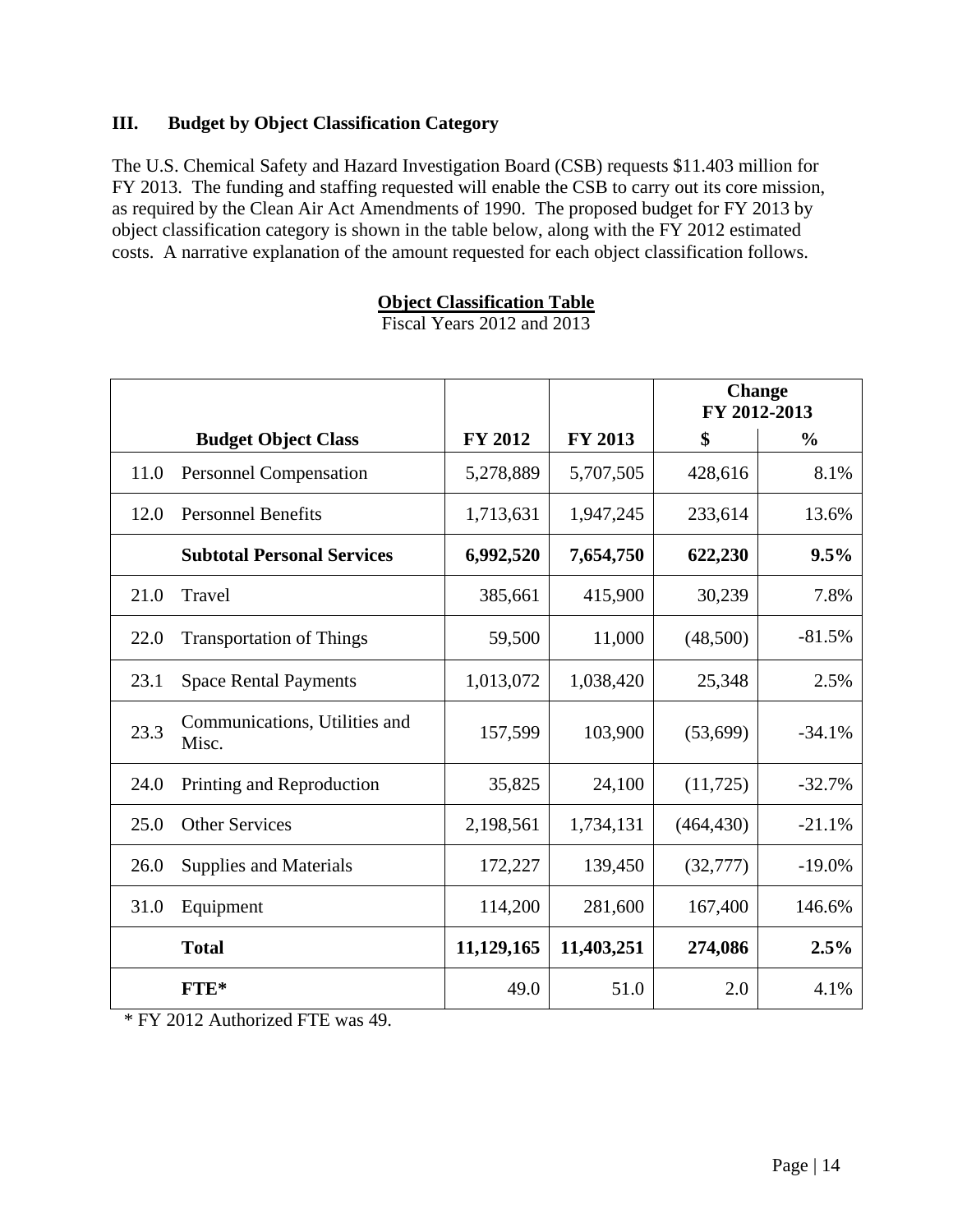#### **Object Classification Detail**

#### **11.0 Personnel Compensation**

#### **Change FY 2012-FY 2013**

| FY 2012     | FY 2013     | Amount        | $\frac{0}{2}$ |
|-------------|-------------|---------------|---------------|
| \$5,278,889 | \$5,707,505 | $+$ \$428,616 | $+8.1$        |

The budget request for FY 2013 includes \$4,871,467 to fund direct payroll costs and benefits for five board members and 46 staff members. Included in this object class is funding to hire two additional investigators in order to deal with a backlog of investigations. This object class also includes awards to recognize those employees whose performance is superior; student loan repayment program and promotions and step increases to retain and advance entry level employees; and recruitment benefits for new employees.

#### **12.0 Personnel Benefits**

#### **Change FY 2012-FY 2013**

| FY 2012     | FY 2013     | Amount        | $\frac{9}{6}$ |
|-------------|-------------|---------------|---------------|
| \$1,713,631 | \$1,947,245 | $+$ \$233,614 | $+13.6$       |

CSB personnel compensation and benefits include the government's contributions to the CSRS and FERS retirement programs; life and health insurance programs; the Transit Subsidy Program; and the Thrift Savings Plan.

#### **21.0 Travel**

#### **Change FY 2012-FY 2013**

| FY 2012   | FY 2013   | Amount   | $\%$<br>$\overline{\phantom{a}}$ |
|-----------|-----------|----------|----------------------------------|
| \$385,661 | \$415,900 | \$30,239 | 7.8                              |

There will be increased travel costs in FY 2013 of \$30,239 or 7.8% as the agency deploys to new accident sites to conduct full investigations of catastrophic incidents. In FY 2012, the agency focus was to complete open investigations, reducing the existing backlog. As a result, travel will be significantly decreased in FY 2012 as investigation teams participate in fewer deployments. However, in FY 2013, the agency anticipates a return to a higher level of deployment activity and will require additional travel funds.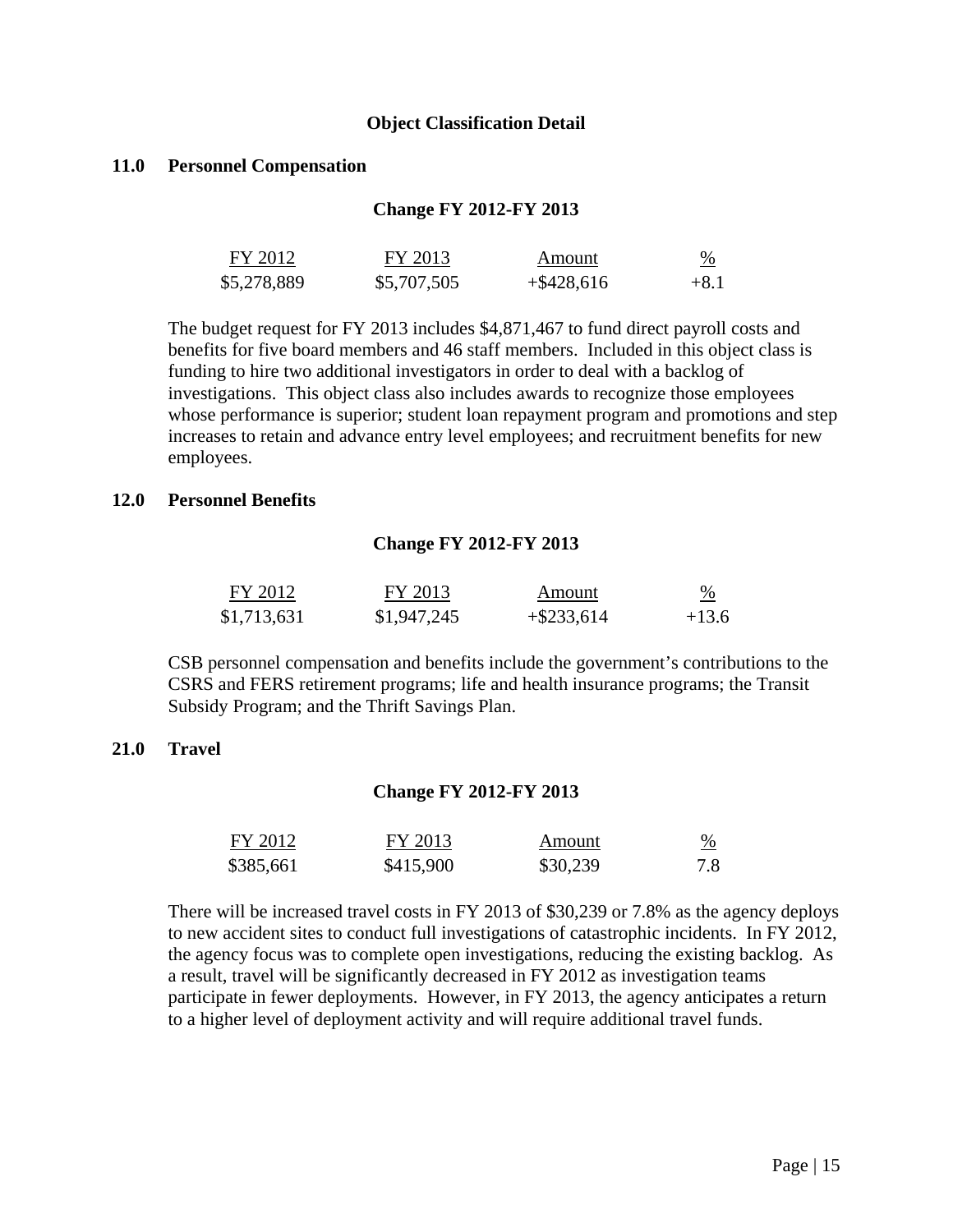#### **22.0 Transportation of Things**

#### **Change FY 2012-FY 2013**

| FY 2012  | FY 2013  | Amount       | $\frac{0}{0}$ |
|----------|----------|--------------|---------------|
| \$59,500 | \$11,000 | $-$ \$48,500 | $-81.5$       |

An amount of \$11,000 is requested for relocation costs of new employees. The agency will fill several vacant positions in FY 2012, but anticipates it may need to authorize one additional relocation for a new hire in FY 2013.

#### **23.1 Space Rental Payments**

#### **Change FY 2012-FY 2013**

| FY 2012     | FY 2013     | Amount   | $\%$ |
|-------------|-------------|----------|------|
| \$1,013,072 | \$1,038,420 | \$25,348 | 2.5  |

The request includes \$1,038,420 for office space rental for the headquarters office in Washington, DC, and the Western Regional Office in Denver, Colorado. These projected rent costs are based on FY 2013 estimates provided by the General Services Administration (GSA), and the lessor of the headquarters office building in Washington, DC – to the CSB. The increase in these costs comes principally from rent increases for the Washington, DC headquarters. A very small part of the increase, approximately \$7,500, is due to increased space needs in the Denver Office of the CSB.

#### **23.2 Communications, Utilities and Miscellaneous Charges**

#### **Change FY 2012-FY 2013**

| FY 2012   | FY 2013   | Amount | $\frac{9}{6}$ |
|-----------|-----------|--------|---------------|
| \$157,599 | \$103,900 | 53,699 | $-34.1$       |

Communication and postage costs are projected to require a total of \$103,900 in FY 2013, a 34.1% decrease from FY 2012. The decrease is due in part to changes in mobile communication devices in FY 2012, which resulted in a higher initial cost in FY 2012, but lower costs in out years as fewer broadband cards are needed.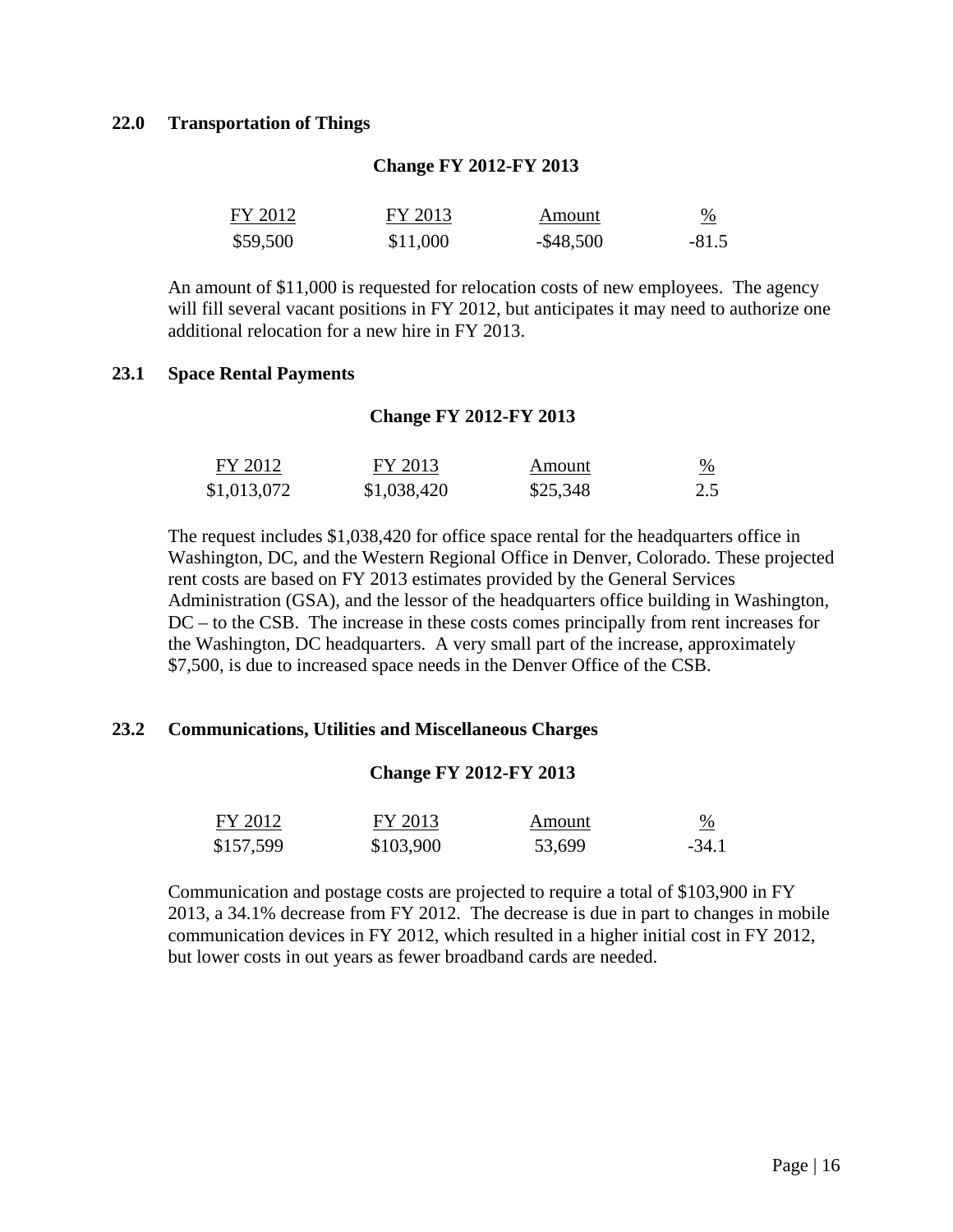#### **24.0 Printing and Reproduction**

| FY 2012  | FY 2013  | Amount     | $\frac{0}{0}$ |
|----------|----------|------------|---------------|
| \$35,825 | \$24,100 | $-$11,725$ | $-32.7$       |

**Change FY 2012-FY 2013**

#### Printing costs consist mainly of the charges for meeting materials for CSB public meetings and news conferences, human resources advertising, and announcements of proposed agency actions and public meetings in the *Federal Register*.

#### **25.0 Other Services**

#### **Change FY 2012-FY 2013**

| FY 2012     | FY 2013     | Amount        |         |
|-------------|-------------|---------------|---------|
| \$2,198,561 | \$1,734,131 | $-$ \$464,430 | $-21.1$ |

A total of \$1,734,131 is requested for services in FY 2013. Requirements in this area fall into two basic categories: interagency agreements for services provided by other Federal agencies; and contractual services provided by non-Federal vendors. Additional information on each category is provided in the following paragraphs.

*Services Provided by Other Federal Agencies.* A total of \$604,710 is requested for services provided by other Federal agencies. These services include \$74,700 for personnel and payroll services provided by the National Business Center (NBC) of the Department of the Interior; and \$459,727 for financial, procurement, travel, and administrative services provided by the Bureau of the Public Debt (BPD) of the Department of the Treasury. The remaining funds will be used for other Interagency Agreements such as Federal Occupational Health for investigator physical examinations and respirator fit testing, Library of Congress subscriptions, accident notification services by the National Response Center (NRC), background checks by the U.S. Office of Personnel Management (OPM), HSPD-12 compliance, and Employee Assistance Program (EAP) support.

*Other Contractual Services.* The CSB procures a variety of services to support the mission, including expert consultants for investigations and testing (\$243,000), support for safety video production (\$162,000), maintenance of the information technology system (\$78,853), court reporting and transcription services for witness interviews (\$85,000), and training (\$63,100). Overall, the cost for these services is expected to decrease substantially in 2013 due to the completion of the CSB's costly and far-reaching Deepwater Horizon and Tesoro refinery explosion investigations.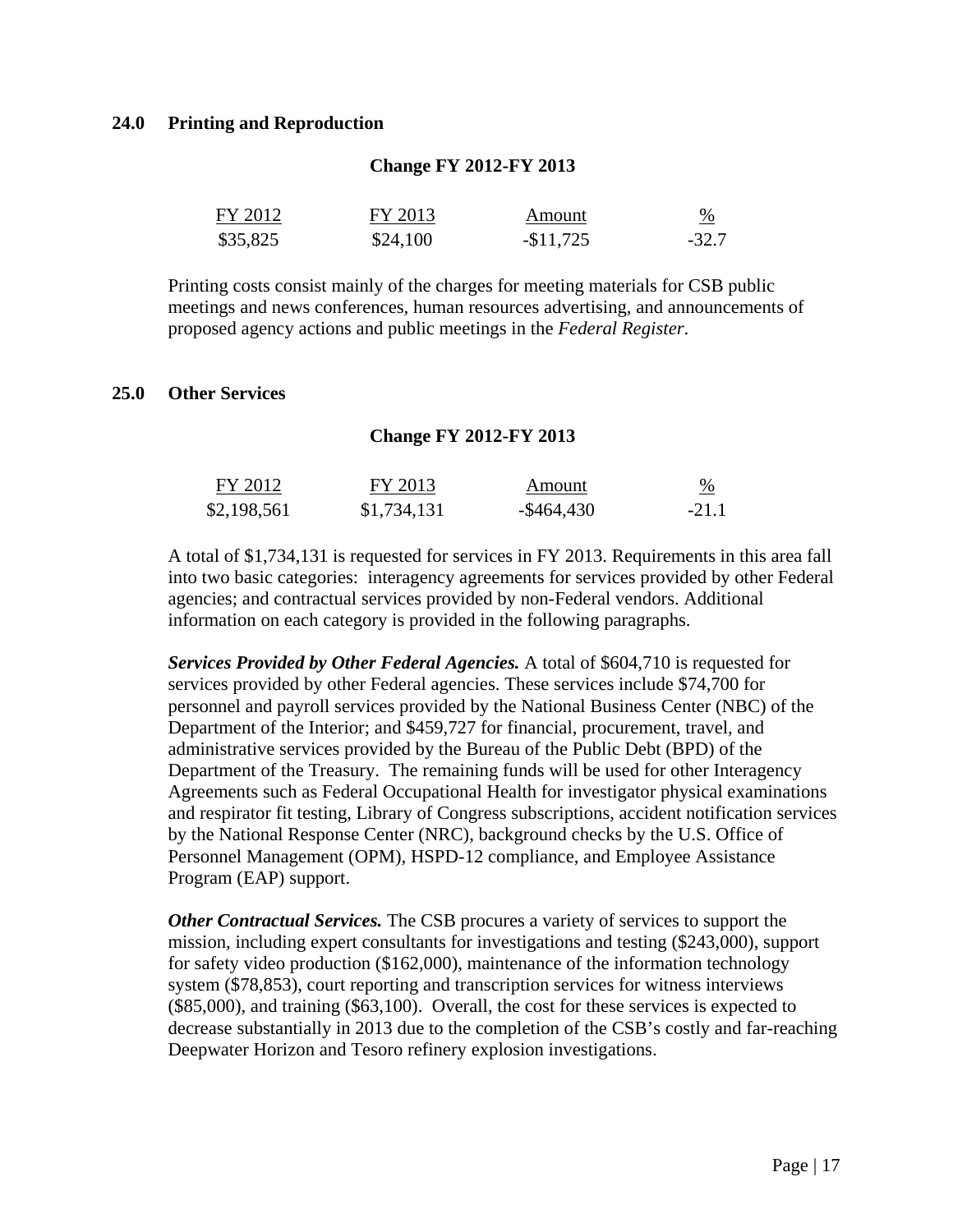#### **26.0 Supplies and Materials**

## **Change FY 2012-FY 2013**

| FY 2012   | FY 2013   | Amount       |         |
|-----------|-----------|--------------|---------|
| \$172,227 | \$139,450 | $-$ \$32,777 | $-19.0$ |

The amount of \$139,450 is requested for supplies and materials in FY 2013, including books and reference materials (\$46,600), subscriptions (\$32,500), investigation and safety tools (\$22,000), general office supplies (\$18,350) and information technology supplies and software (\$12,000), and other supplies.

#### **31.0 Equipment**

#### **Change FY 2012-FY 2013**

| FY 2012   | FY 2013   | Amount       | %<br><u>and the company of the company of the company of the company of the company of the company of the company of the company of the company of the company of the company of the company of the company of the company of the com</u> |
|-----------|-----------|--------------|-------------------------------------------------------------------------------------------------------------------------------------------------------------------------------------------------------------------------------------------|
| \$114,200 | \$281,600 | $+\$176,400$ | $+146.6$                                                                                                                                                                                                                                  |

The amount of \$281,600 is requested for equipment in FY 2013 to fund the CSB's IT Capital Plan, including an improved electronic records systems infrastructure, upgrades to the agency network infrastructure, and an assortment of other smaller investments to facilitate communications between regional offices and advance the agency's mission. Information technology equipment includes personal computers, printers, a local area network, and associated peripherals. These funds will also be used to enable the CSB to comply with Government-wide mandates such as the Federal Information Security Management Act (FISMA). Finally, a small portion of this funding will be used to purchase any office furniture that may be needed.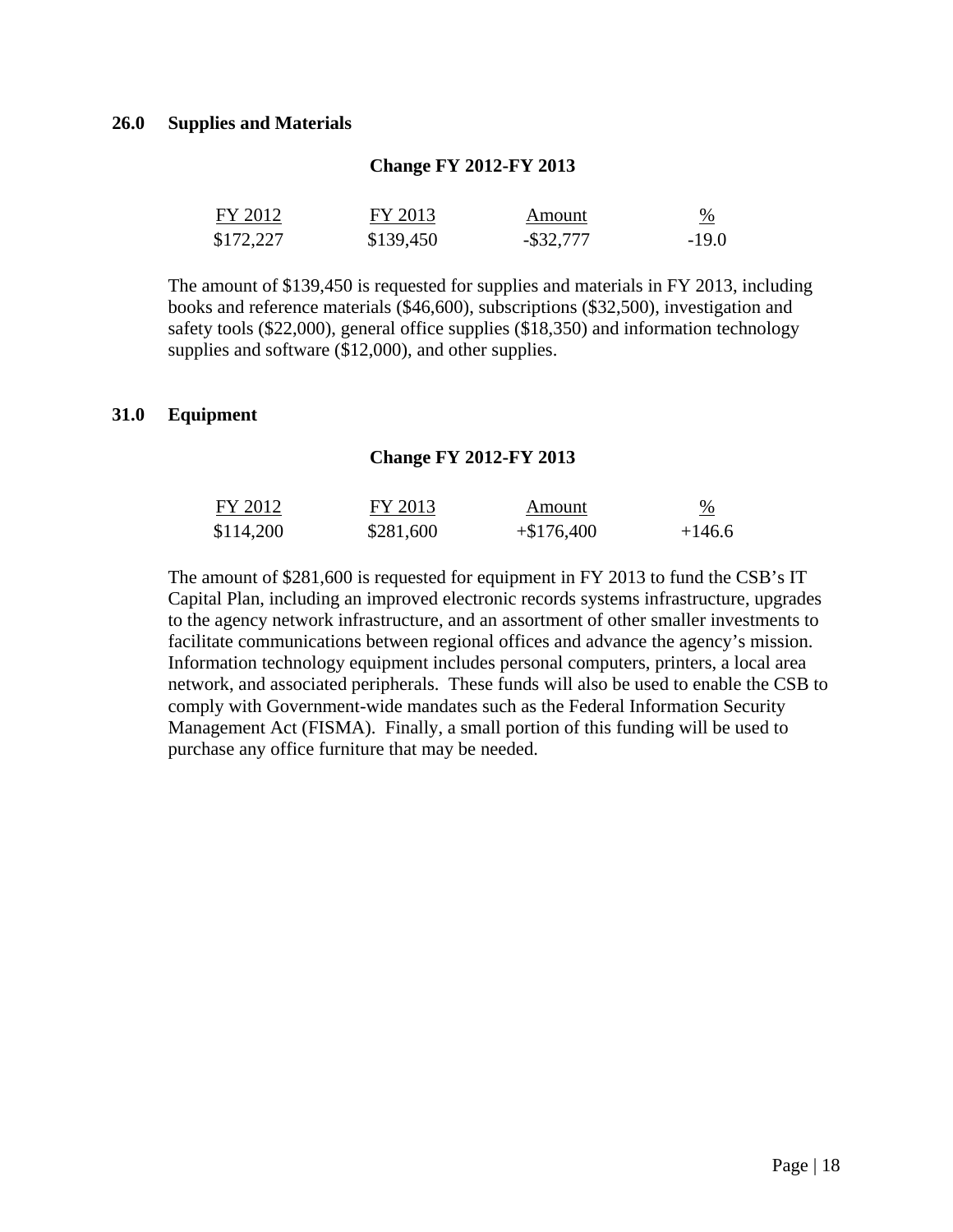## **IV. Additional Tables**

### **CSB Appropriations by Fiscal Year**

(Dollars in Millions)

| Fiscal Year |        | One-Year Funds Two-Year Funds | <b>Total Funds</b> |
|-------------|--------|-------------------------------|--------------------|
| 1998        | \$4.00 | \$0.00                        | \$4.00             |
| 1999        | 6.50   | 0.00                          | 6.50               |
| 2000        | 7.97   | 0.00                          | 7.97               |
| 2001        | 4.99   | 2.49                          | 7.48               |
| 2002        | 5.34   | 2.50                          | 7.84               |
| 2003        | 7.31   | 0.50                          | 7.81               |
| 2004        | 8.20   | 0.00                          | 8.20               |
| 2005        | 9.03   | 0.00                          | 9.03               |
| 2006        | 9.06   | 0.00                          | 9.06               |
| 2007        | 9.11   | 0.00                          | 9.11               |
| 2008        | 9.26   | 0.00                          | 9.26               |
| 2009        | 10.20  | 0.00                          | 10.20              |
| 2010        | 11.15  | 0.00                          | 11.15              |
| 2011        | 10.78  | 0.00                          | 10.78              |
| 2012        | 11.13  | 0.00                          | 11.13              |
| $2013^a$    | 11.40  | 0.00                          | 11.40              |

#### **Salaries & Expenses**

<sup>a</sup> Request

# Emergency Fund<sup>c</sup>

| <b>Fiscal Year</b> | New Funding | Amount Spent to Total Available<br>Date |        |
|--------------------|-------------|-----------------------------------------|--------|
| 2004               | \$0.44      | \$0.00                                  | \$0.44 |
| 2005               | 0.40        | 0.00                                    | 0.84   |

 $\degree$  The Emergency Fund was established in FY 2004. It provides a funding mechanism so periodic accident investigation cost fluctuations can be met without delaying critical phases of the investigations. It is no-year funding, meaning it is available until expended.